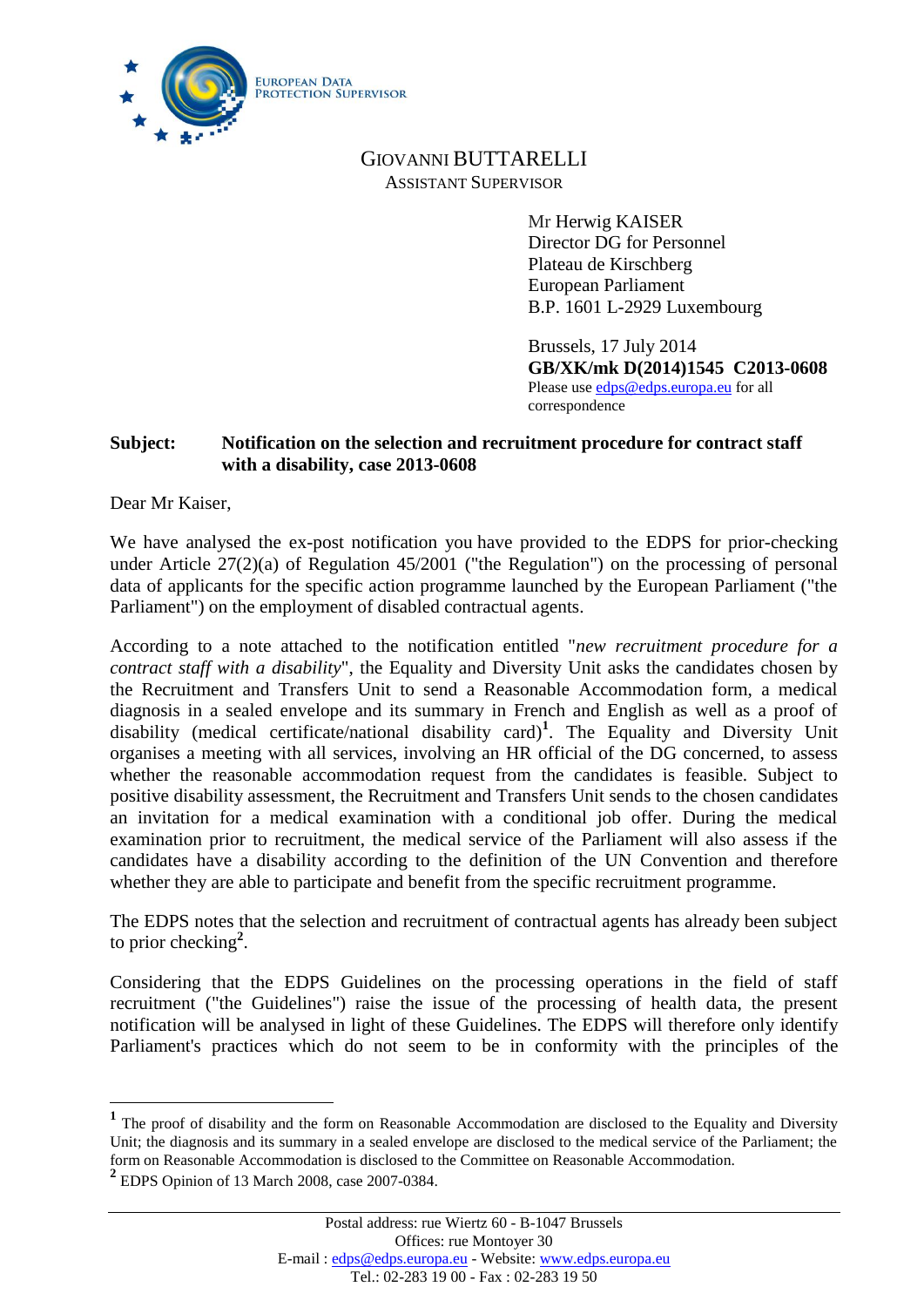Regulation and the EDPS Guidelines, and then provide Parliament with relevant recommendations.

## **1) Retention period**

As to the anonymisation of data regarding application and reasonable accommodation forms for statistical purposes, the Parliament should erase all contact and administrative details of candidates that may lead to the identification of the person either directly or indirectly within the meaning of Article 2(a) of the Regulation.

### **2) Information to be given to the data subject**

The EDPS recommends that the privacy statement provide a direct link to the note on the "*new recruitment procedure for a contract staff with a disability*" and both documents should be published on the Parliament's website as soon as possible, so that the Parliament can guarantee to all data subjects a fair and transparent processing in respect of the processing of their personal data, in accordance with Articles 11 and 12 of the Regulation.

### *Rights of access and rectification*

On the basis of Articles 11(1)(e) and 12(1)(e) of the Regulation, the Parliament should add to the privacy statement some necessary information so that data subjects fully understand their rights.

As to the right of access, the Parliament should mention that data subjects can have access to the assessment of their disability, at all stages of the procedure, by the different evaluators mentioned above. Such access should mean neither the disclosure of comparative data concerning other applicants nor of the individual opinions of the evaluators if this would undermine their rights and freedoms (Article 20.1.c).

As to the right of rectification, the Parliament should make clear to data subjects that, before the closing date of submitting applications, the applicants can add opinions of other doctors to ensure accuracy and completeness of their admissibility file (right of rectification).

The Parliament should revise accordingly both the notification and the privacy statement.

## **3) Security**

Due to the sensitive nature of such data, the EDPS recommends that, the officers of DG PERS of the processing as well as all different evaluators involved (as described above) sign confidentiality declarations mentioning that they are subject to an obligation of professional secrecy equivalent to that of a health professional. This organisational measure aims at maintaining the confidentiality of personal data and at preventing any unauthorised access to them within the meaning of Article 22 of the Regulation.

In the context of the follow-up procedure, please send to the EDPS a revised version of the notification and privacy statement as well as a copy of the confidentiality declaration within a period of 3 months, to demonstrate that the Parliament has implemented the above EDPS recommendations.

Yours sincerely,

#### **(signed)**

Giovanni BUTTARELLI